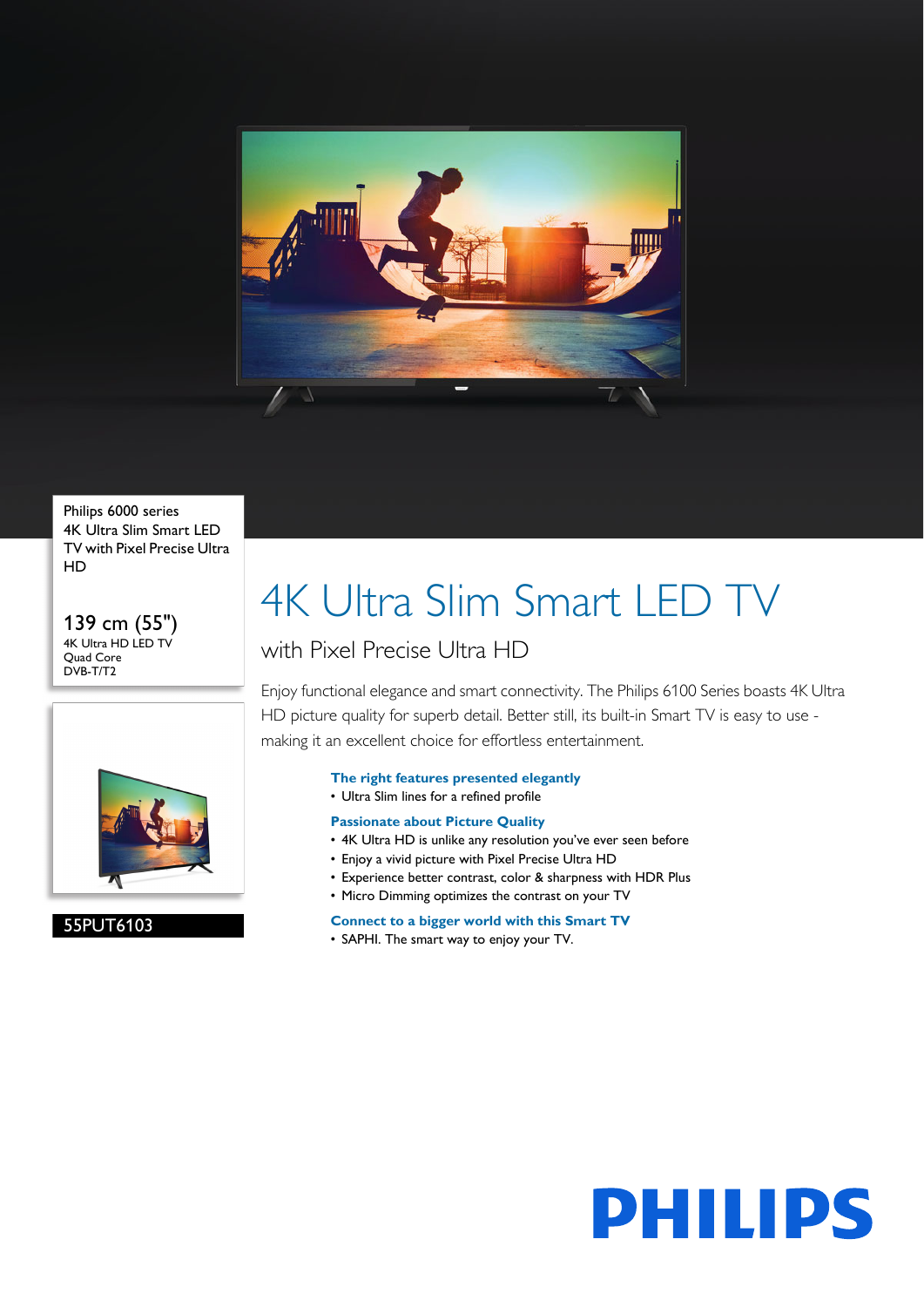### 4K Ultra Slim Smart LED TV 139 cm (55") 4K Ultra HD LED TV, Quad Core, DVB-T/T2

## **Highlights**

### **Ultra Slim profile**

Sleek. Cutting edge. Refined. Precise. The Philips Ultra Slim silhouette. That something so slim can inspire so much interest shouldn't be surprising, given how much sophistication it will bring to your décor.

### **4K Ultra HD**

Ultra HD TV has four times the resolution of a conventional Full HD TV. With over 8 million pixels and our unique Ultra Resolution Upscaling technology, you'll experience the best possible picture quality. The higher the quality of your original content, the better images and resolution you will be able to experience. Enjoy improved sharpness, increased depth perception, superior contrast, smooth natural motion, and flawless details.

### **Pixel Precise Ultra HD**

The beauty of 4K Ultra HD TV is in savoring every detail. Philips Pixel Precise Ultra HD engine converts any input picture into stunning

UHD resolution on your screen. Enjoy a smooth, yet sharp moving image and exceptional contrast. Discover deeper blacks, whiter whites, vivid colors and natural skin tones – every time, and from any source.

### **HDR Plus**



High Dynamic Range Plus redefines in-home entertainment. Experience a sensory journey with its advanced processing power. Capture the richness and liveliness of the content just as the creator intented. Get ready to enjoy brighter highlights, greater contrast, a broader range of colors and detail like never before.

### **Micro Dimming**

55PUT6103/56

Thanks to our special software that analyzes the picture in 6400 different zones and adjusts it accordingly, you'll enjoy incredible contrast and image quality for a truly lifelike visual experience.

### **SAPHI**

SAPHI is a fast, intuitive operating system that makes your Philips Smart TV a real pleasure to use. Enjoy great picture quality and one-button access to a clear icon-based menu. Operate your TV with ease, and quickly navigate to popular Philips Smart TV apps including YouTube, Netflix, and more.